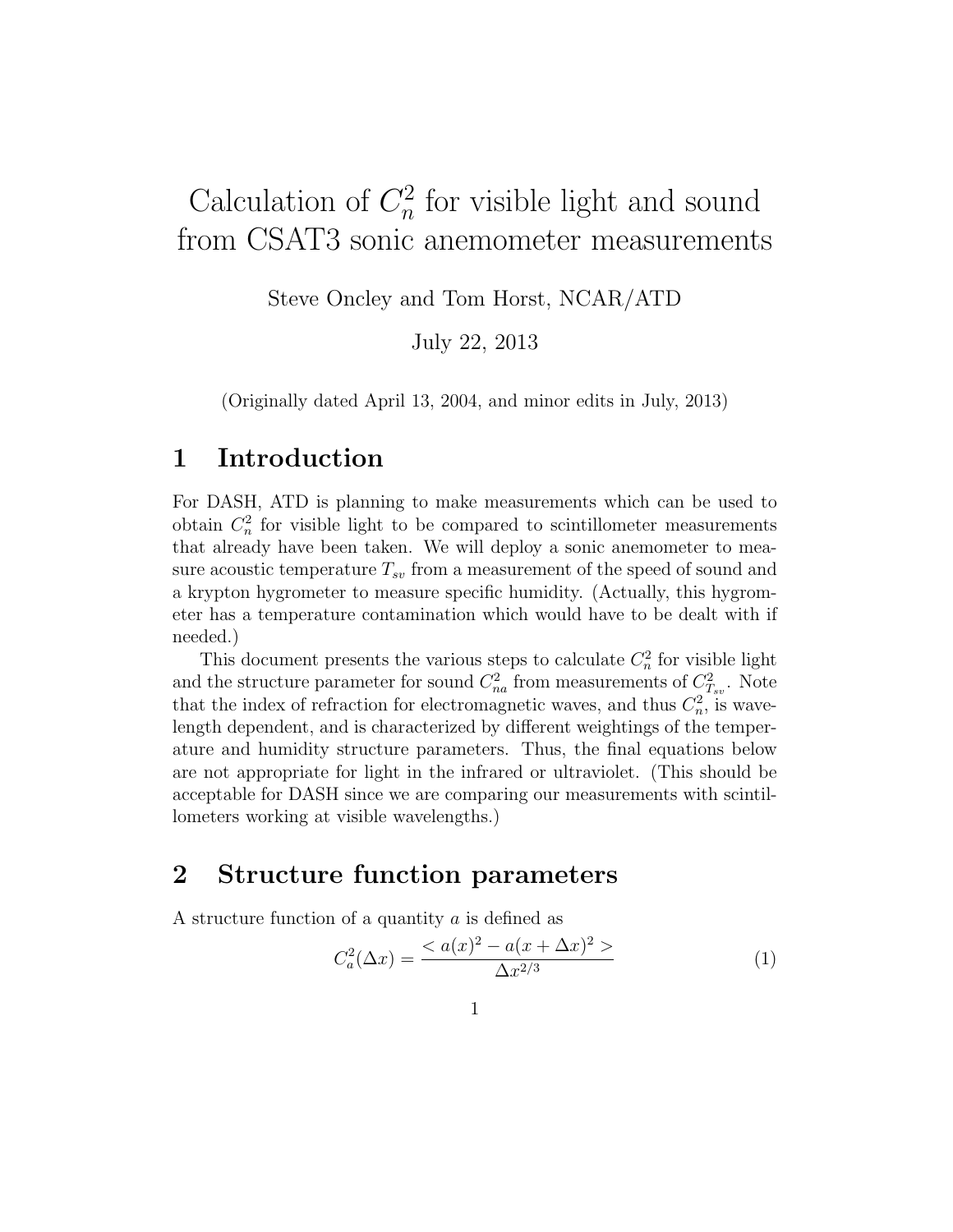where  $\langle \rangle$  denote averaging over the space x. For scales within the inertial subrange,  $C_a^2$  should be independent of  $\Delta x$ . Using Taylor's hypothesis, Eq. 1 may be transformed to an average over time  $t$ .

$$
C_a^2 = \frac{\overline{a(t)^2 - a(t + \Delta t)^2}}{(\overline{U}\Delta t)^{2/3}}\tag{2}
$$

where variables are now averaged over time (overbar) and  $U$  is the longitudinal wind component.

Muschinski et al. (2001) show that  $C_a^2$  may be calculated from the power spectrum  $S_a$  of a in the inertial subrange using

$$
C_a^2 = 13.67 S_a(f) f^{5/3} U^{-2/3}
$$
 (3)

where  $f$  is frequency and 13.67 is a constant containing a factor 0.249 and  $(2\pi)^{2/3}$ .

Thus, the structure parameter is readily computed from the amplitude of the power spectra of a quantity in the inertial subrange (the high-frequency part of the spectrum where the power decreases as  $f^{-5/3}$ .

#### $3\quad C_n^2 \;{\rm as} \; {\rm a} \;{\rm function} \;{\rm of} \; C_T^2 \;{\rm and} \; C_Q^2$  $\,Q$

We now follow the derivation of Hill et al. (1980), but only considering the propagation of visible light and assuming that pressure fluctuations have a much smaller effect on  $C_n^2$  than temperature or humidity fluctuations. Then,

$$
N = N_d + N_w \tag{4}
$$

where N is the refractivity of the air with contributions  $N_d$  from dry air and  $N_w$  from water vapor. Note that refractivity is defined as

$$
N = (n-1) \times 10^6 \tag{5}
$$

where  $n$  is the actual index of refraction (a value close to unity).

Hill et al. give the following expressions for  $N_d$  and  $N_w$  as functions of temperature T (degrees K), water vapor density  $Q$  (molecules/m<sup>3</sup>), pressure P (Torr), and wavelength  $\lambda$  ( $\mu$ m).

$$
N_d = \frac{0.3789P}{T} N_0 [1 + (5.337 - 0.0157T) \times 10^{-6} P] \tag{6}
$$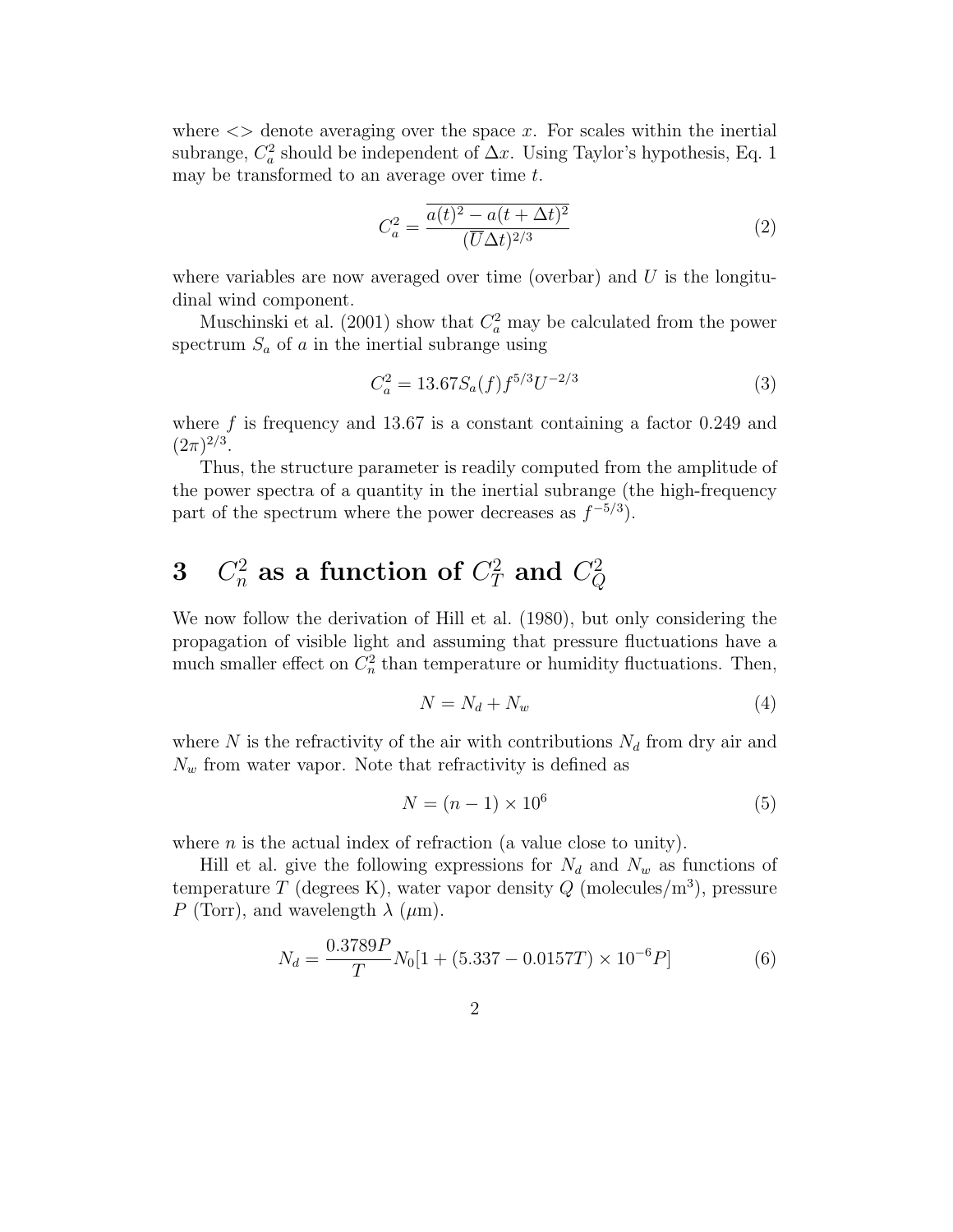where

$$
N_0 = 64.328 + 29498.1/(146 - \lambda^{-2}) + 255.4/(41 - \lambda^{-2})
$$
 (7)

and

$$
N_w = -1.765 \times 10^{-18} (1 - 0.0109 \lambda^{-2}) Q. \tag{8}
$$

Hill et al. continue by neglecting the (small) wavelength dependence and second-order  $T$  and  $P$  dependence in Eq. 6 to produce:

$$
N_d = 0.3789 N_0 \frac{P}{T}
$$
\n
$$
\tag{9}
$$

and

$$
N_w = -1.765 \times 10^{-18} Q. \tag{10}
$$

For easier use, we convert the units of  $P$  to Pascals and  $Q$  to kg/kg, which changes the above two equations to

$$
N_d = 0.00284 N_0 \frac{P}{T}
$$
\n(11)

and

$$
N_w = -59\rho Q \tag{12}
$$

where  $\rho$  is the density of air.

In calculations below, we let  $T=273.15$  K,  $Q=0.004$  kg/kg, and  $P=840$ mb = 84000 Pa.

Differentiating,

$$
dN = -N_d \frac{dT}{T} + N_w \frac{dQ}{Q}.
$$
\n(13)

Referencing each variable to a mean (overbar) and fluctuation ('), Eq. 9 becomes ′

$$
N' = -\overline{N_d} \frac{T'}{\overline{T}} + \overline{N_w} \frac{Q'}{\overline{Q}}.
$$
\n(14)

Using Eq. 5,

$$
n' = A_T \frac{T'}{\overline{T}} + A_Q \frac{Q'}{\overline{Q}}.
$$
\n(15)

where

$$
A_T = -\overline{N_d} \times 10^{-6} \tag{16}
$$

and

$$
A_Q = \overline{N_w} \times 10^{-6}.\tag{17}
$$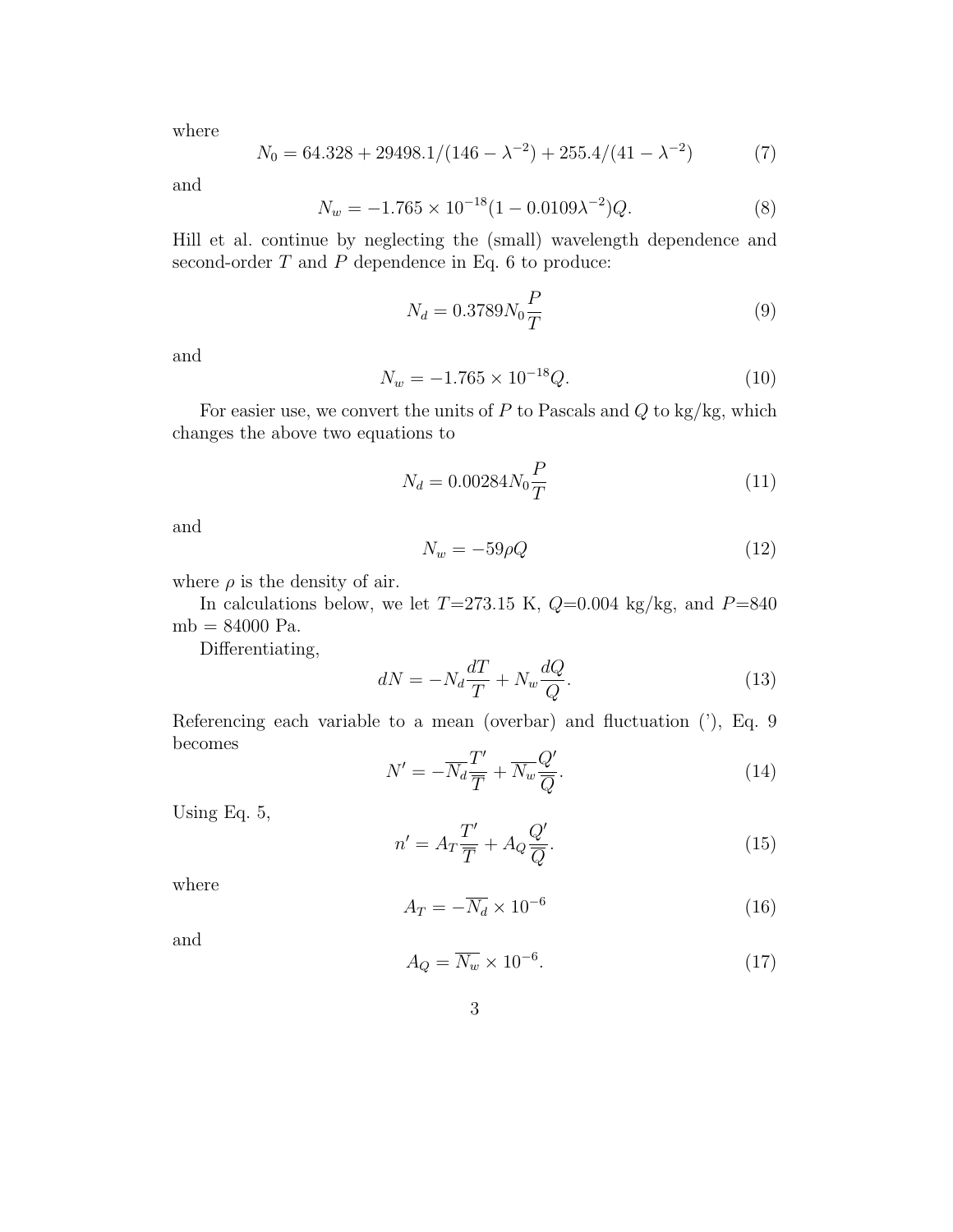Note that de Bruin et al. (1995) use for light at 0.94  $\mu$ m

$$
A_T = -0.78 \frac{P}{T} \times 10^{-6}
$$
 (18)

and

$$
A_Q = -59Q \times 10^{-6}.\tag{19}
$$

(Andreas (1987) found coefficients of -0.79 and -56.4 in the above 2 equations for light at 0.55  $\mu$ m, with Q in kg/m<sup>3</sup>.) For  $\lambda = 0.94 \mu$ m,  $N_O = 274$ , and  $\rho = 1$  $\text{kg/m}^3$ , the coefficients in Eq. 11-12 and 18-19 agree.

From Eq. 15, an equation for  $C_n^2$  can be presented

$$
C_n^2 = C_T^2 \frac{A_T^2}{\overline{T}^2} + C_Q^2 \frac{A_Q^2}{\overline{Q}^2} + 2C_{TQ} \frac{A_T A_Q}{\overline{TQ}}.
$$
\n(20)

To estimate the relative importance of the  $C_T$  and  $C_Q$ , assume

$$
C_{TQ} = r_{TQ} C_T C_Q \tag{21}
$$

and let  $r_{TQ} = \pm 1$  (Wesley, 1976). Then, using Eq. 18-19, Eq. 20 simplifies to:

$$
C_n = C_T \frac{A_T}{\overline{T}} \left( 1 + \frac{A_Q C_Q \overline{T}}{A_T C_T \overline{Q}} \right)
$$
  
\n
$$
= C_T \frac{A_T}{\overline{T}} \left( 1 + \frac{-59Q}{-0.78P/T} \frac{\overline{w'Q'}/\rho L}{\overline{w'T'}/\rho C_{pair} \overline{Q}} \overline{T} \right)
$$
  
\n
$$
= C_T \frac{A_T}{\overline{T}} \left( 1 + \frac{-59}{-0.78} \frac{C_{pair}}{L\beta} \frac{\overline{T}^2}{P} \right)
$$
  
\n
$$
= C_T \frac{A_T}{\overline{T}} \left( 1 + \frac{0.03}{\beta} \right)
$$
 (22)

where  $\beta$  is the Bowen ratio  $\overline{w'T'}/\overline{w'Q'}$ . If a 10% error is acceptable, the right-most quantity in () may be ignored for  $\beta > 0.3$ . NCAR/ATD has flux data in January from Table Mountain, just north of Boulder, which should be similar to that expected for the BAO. These data indicate that  $|\beta > 0.3|$ about 90% of the time during the day.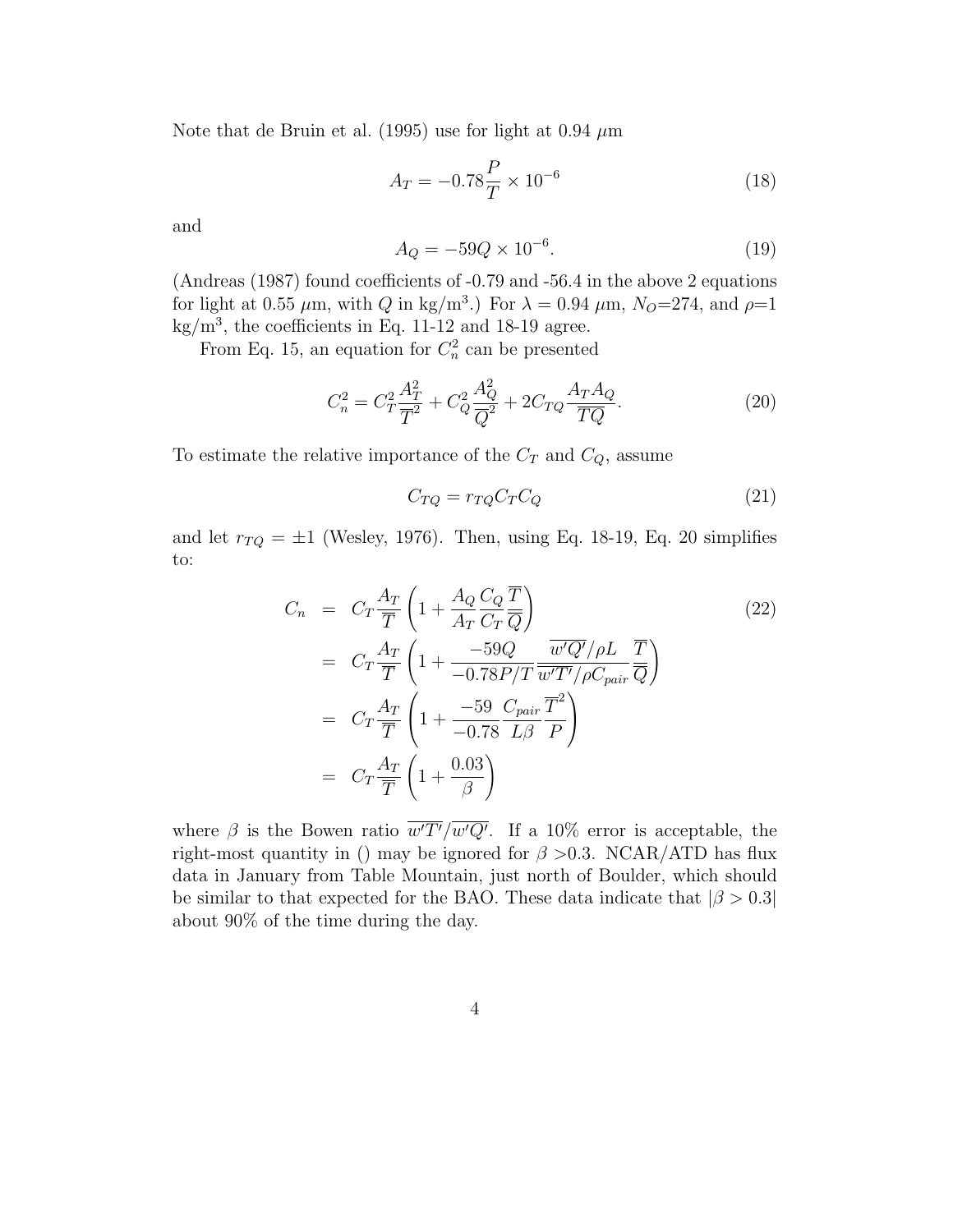### 4 Acoustic temperature

Because NCAR/ATD does not have temperature probes with adequate frequency response to measure  $T'$ , we plan to use the acoustic virtual temperature  $T_{sv}$  from our sonic anemometers

$$
T_{sv} = T(1 + fQ) = T + fTQ \tag{23}
$$

where f is  $0.51 \times 10^{-3}$ . (Note that this is slightly different than actual virtual temperature for which  $f = 0.61 \times 10^{-3}$ .

NCAR/ATD plan to measure humidity fluctuations with our krypton hygrometers (which also, unfortunately, have a slight temperature dependence), but these sensors must be physically separated (to avoid impacting the air flow through the sonic anemometer). Thus, at the smallest spatial scales our measurements of  $T_{sv}$  and Q will be decorrelated, so it will be impossible to use the above equation to calculate  $T$  itself. For this reason, we must now derive how  $C_n^2$  can be calculated from  $C_{T_{sv}}^2$ .

Differentiating Eq. 22

$$
T'_{sv} = (1 + f\overline{Q})T' + f\overline{T}Q'.\tag{24}
$$

Thus

$$
C_{T_{sv}} = C_T \left( 1 + f\overline{Q} + f\overline{T} \frac{C_{pair}}{\beta L} \right)
$$
  
=  $C_T \left( 1 + 0.002 + \frac{0.06}{\beta} \right)$ . (25)

Combined with Eq. 22

$$
C_n \approx C_{T_{sv}} \frac{A_T}{\overline{T}} \left( 1 - \frac{0.03}{\beta} \right) \tag{26}
$$

which is gives the same error as a function of Bowen ratio as in Eq. 22, but of the opposite sign. Thus, for small Bowen ratio,  $\beta$ , it is reasonable just to use sonic temperature.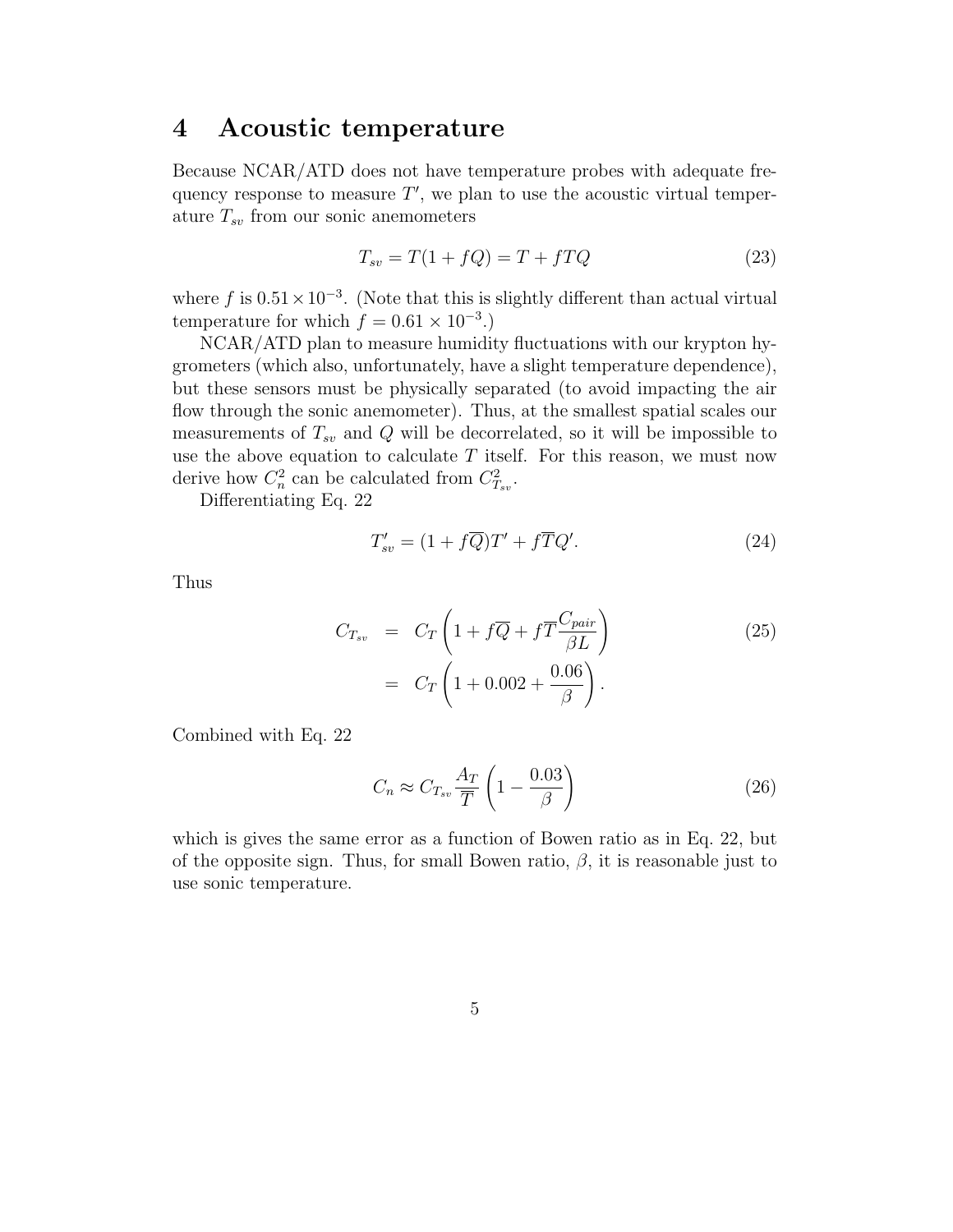### 5 Formulation for sound propagation

For the refractive index of acoustic waves  $C_{na}$ , again for  $r_{TQ} = \pm 1$ , we have from Wesley

$$
C_{na} = \left(\frac{C_T}{2\overline{T}}\right) \left(1 + \frac{0.06}{\beta}\right). \tag{27}
$$

In other words, the effect of humidity on sound scattering is exactly the same as for acoustic temperature, which is not surprising. Thus:

$$
C_{na} \approx \frac{C_{T_{sv}}}{2\overline{T}} \tag{28}
$$

which obviously will make the comparison between the sonic anemometer and sodar measurements trivial.

# 6 Frequency–dependent corrections to the inertial–subrange power spectra

The preceding calculations rely on measurements of turbulence in the inertial subrange, which occurs at spatial scales that are on the order of the path length of the sonic anemometer and at time scales on the order of both the sampling rate of the data and the timing sequence of sound pulses among the three sonic measurement axes. Consequently the power spectra are corrected for aliasing, sonic path averaging, and the influence of pulse sequence delays on sonic response. Prior to these corrections, an independent correction has also been applied to the temperature spectra for white noise associated with the resolution threshold of the CSAT3 sonic anemometer. In the following, the corrections are discussed individually and then combined into an overall formula for correction of the inertial–subrange spectra.

#### 6.1 Aliasing

As a consequence of digital sampling of a physical process at a rate  $f_s$ , only frequencies within the range  $0 \leq f \leq f_N$  can be resolved from the measurements, where the Nyquist frequency  $f_N = f_s/2$ . However, energy in the frequency range  $f > f_N$  is not lost, but is 'folded' back to the observed range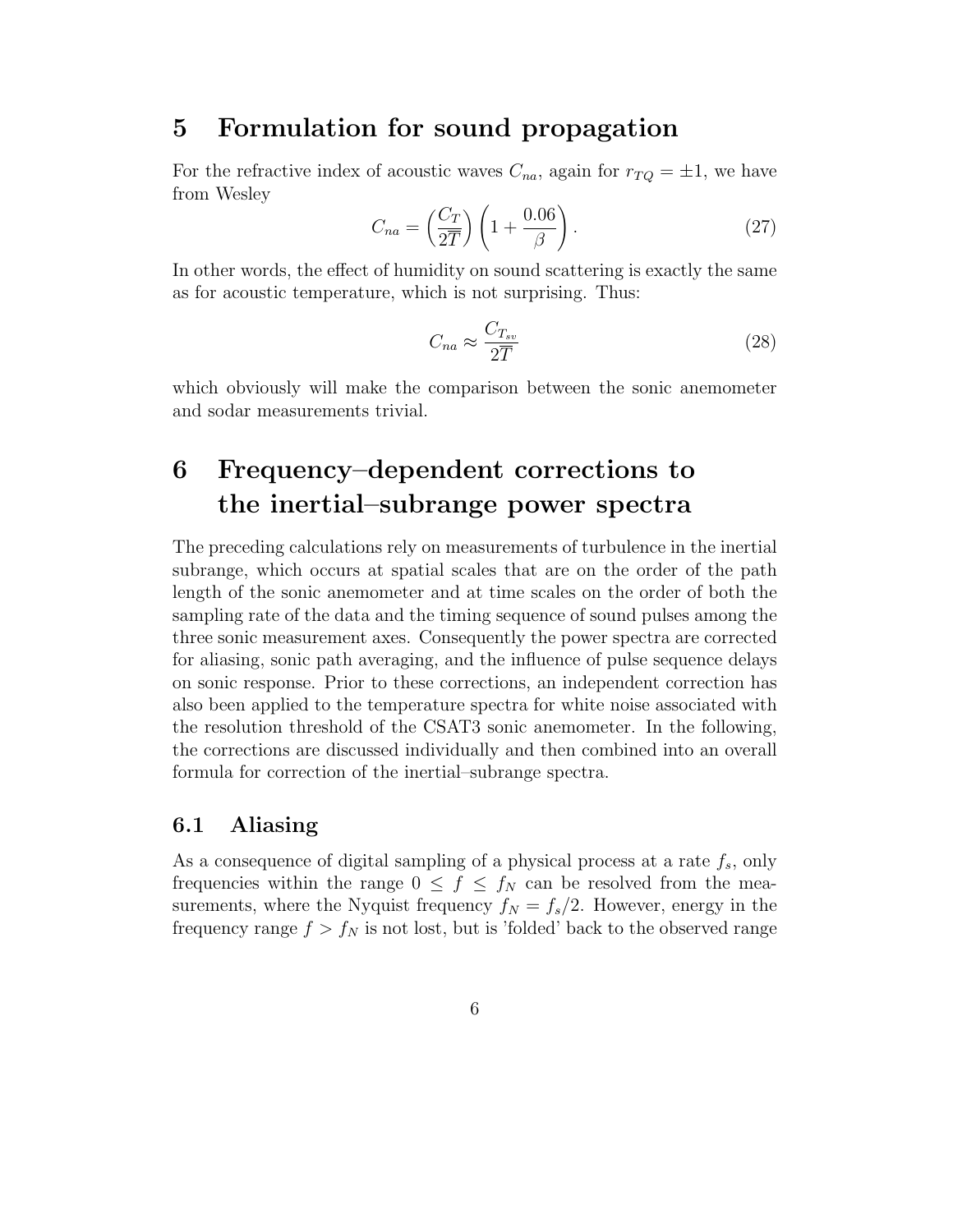of frequencies,  $0 \le f \le f_N$ . Thus the aliased (observed) spectrum is

$$
S^{a}(f) = S(f) + \sum_{m=1}^{\infty} H(2mf_{N} - f)S(2mf_{N} - f)
$$
  
+ 
$$
\sum_{m=1}^{\infty} H(2mf_{N} + f)S(2mf_{N} + f)
$$
 (29)

where  $S(f)$  is the true spectrum and  $H(f)$  is the frequency–dependent attenuation caused by processes such as sonic path averaging and pulse sequence delay. If  $f$  is in the inertial subrange, then

$$
S(f) = S^{a}(f) / \sum_{m = -\infty}^{\infty} H(f_{m})(f_{m}/f)^{-5/3}
$$
 (30)

where  $f_m \equiv |f + 2mf_N/|^{-5/3}$ 

#### 6.2 White noise removal

Since the preceding correction for aliasing assumes that the spectrum has an inertial–subrange decay of  $f^{-5/3}$ , any noise in the observed spectrum must be removed prior to applying the multiplicative correction. The manual for the CSAT3 specifies that instantaneous temperature measurements made with a constant input have a standard deviation  $\sigma_n$  that is independent of the sample rate and equal to 0.002◦C. Since inspection of the observed temperature power spectra suggest that the actual noise level may be up to twice that value, we have subtracted a constant value from the spectra equal to  $4\sigma_n^2/f_N$ . With  $f_N = 15 \text{ sec}^{-1}$  and  $U = 3 \text{ m/s}$ , Eqs. 3 and 26 imply that the noise level for  $C_n^2$  at the Nyquist frequency is  $5 \times 10^{-16}$  m<sup>-2/3</sup>.

#### 6.3 Sonic pulse sequence delays

Larsen et al. (1993) examine attenuation and cross–contamination of temperature and velocity measurements that occur when sonic anemometer acoustic pulses in opposite directions along a single measurement path are emitted sequentially rather than simultaneously. Nielsen and Larsen (2002) extend this analysis to the R3 Solent sonic anemometer, which has a path geometry similar to the CSAT3 and, like the CSAT3, outputs a temperature that is an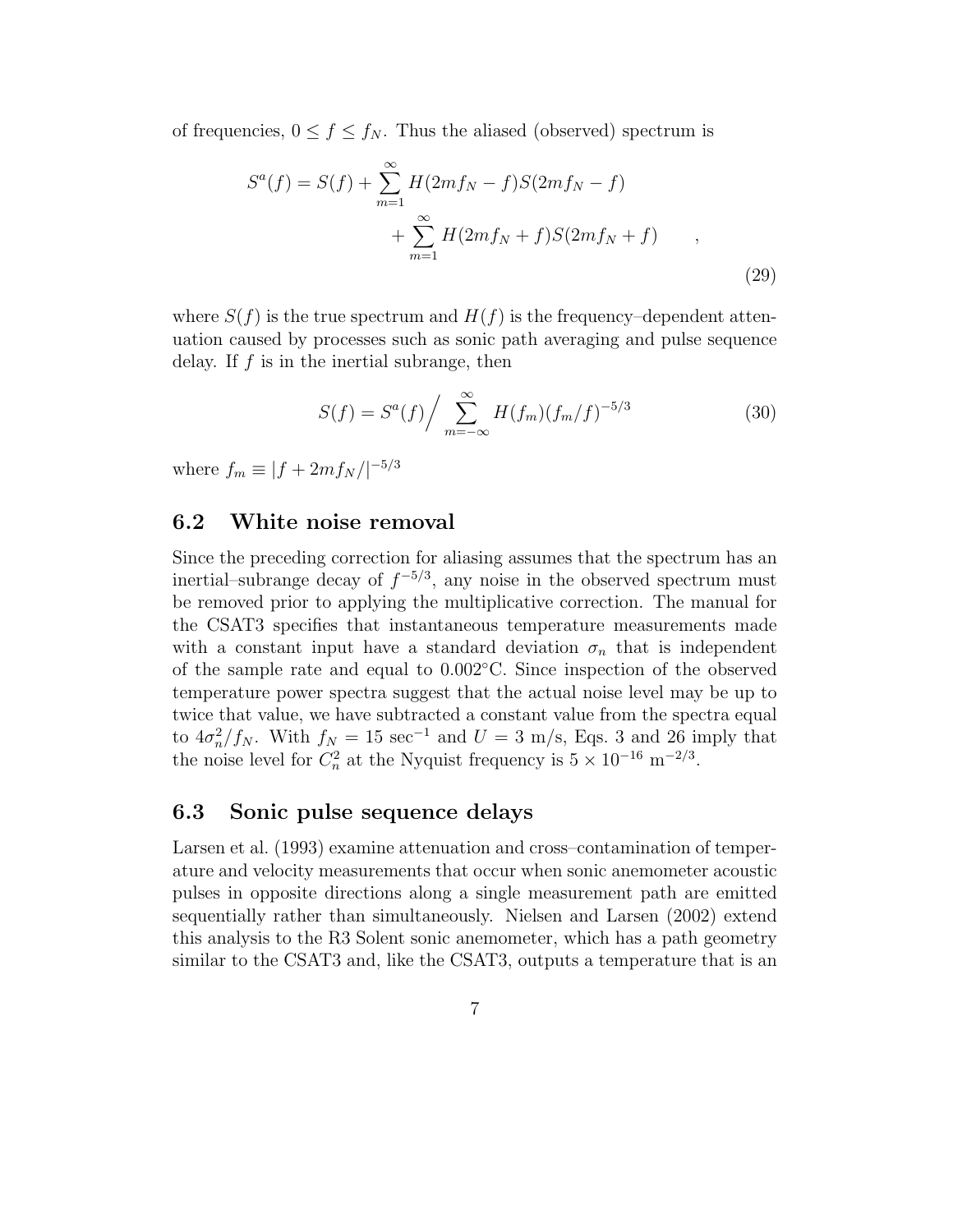average over the three measurement paths and is corrected for sound path curvature, i.e. cross–contamination by the velocity component normal to the measurement path.

For a single measurement path, Larsen et al. (1993) show that

$$
T'_{S} = \frac{1}{2} \left[ T'_{sv}(t_1) + T'_{sv}(t_2) \right] + \frac{a}{2} \left[ w'(t_1) - w'(t_2) \right] - \frac{a}{2} \frac{U}{\bar{c}} \left[ u'(t_1) + u'(t_2) \right] \tag{31}
$$

$$
w'_{S} = \frac{1}{2} \left[ w'(t_1) + w'(t_2) \right] + \frac{1}{2a} \left[ T'_{sv}(t_1) - T'_{sv}(t_2) \right] - \frac{1}{2} \frac{U}{\bar{c}} \left[ u'(t_1) - u'(t_2) \right] \tag{32}
$$

where  $T<sub>S</sub>$  is the temperature and  $w<sub>S</sub>$  the wind measured and output by the single–path sonic anemometer,  $T_{sv}$  is the true acoustic virtual temperature, u and w are the wind components normal and parallel to the sonic measurement path,  $t_1$  and  $t_2$  refer to the sequential times at which the two acoustic pulses are emitted in opposite directions along the sonic path, c is the speed of sound, and

$$
a \equiv \frac{2\bar{T}_{sv}}{\bar{c}}\tag{33}
$$

is about 1.8. If the two pulses were emitted simultaneously, then the second terms in both equations and the third term in Eq. 32 equal zero and the measured temperature is in error by only the third term in Eq. 31, the sound path curvature error mentioned previously. The CSAT3 sonic corrects the measured temperature for this error, but with the assumption that the pulses are emitted simultaneously. Measurement of the crosswind component for each path necessarily entails measurements by two more (non–parallel) paths, and therefore this correction is only partially effective since it also uses data obtained at times  $t_3$  through  $t_6$ . However, we note that the ratio of the third term to the second term in Eqs. 31–32 is on the order of the Mach number  $U/\bar{c}$  and therefore neglect the third terms in the following.

The CSAT3 sonic anemometer measures three wind components and virtual temperature using three non–orthogonal paths  $(a,b,c)$ , each at an angle  $\phi = \pi/3$  with respect to the horizontal and intersecting the horizontal plane at intervals of  $2\pi/3$ . The sonic temperature output by the CSAT3 is the average of the measurements for all three paths. Thus

$$
T'_{S} = \frac{1}{6} \sum_{j=1}^{6} T'_{sv}(t_j)
$$
  
+  $\frac{a}{6} [w'_{a}(t_1) - w'_{a}(t_2) + w'_{b}(t_3) - w'_{b}(t_4) + w'_{c}(t_5) - w'_{c}(t_6)]$  (34)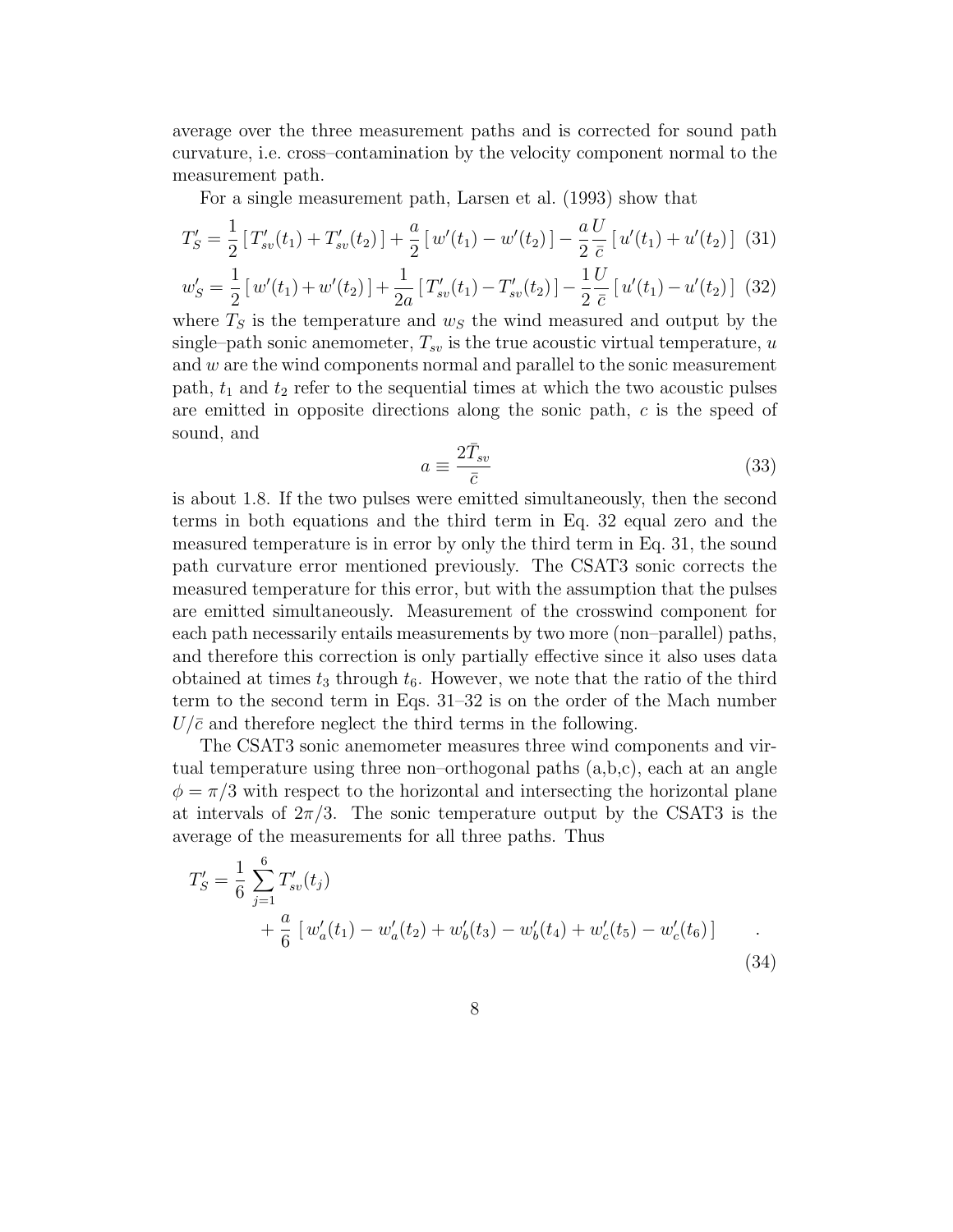The time interval between sequential pulses, e.g.  $t_2 - t_1 = 2\tau$ , where the time required for a single set of 6 pulses,  $12\tau = 13.4$  msec for a CSAT3 sonic collecting 30 samples per second. (Fig. 2 of Larsen, et al., 1993, incorrectly associates  $\tau$  with the time between pulses; Nielsen and Larsen, 2002, correct this error.) Following Larsen et al. (1993), the Fourier transform of Eq. (34) is

$$
dZ_{T_S} = \frac{1}{3} dZ_{T_{sv}} \cos \omega \tau (1 + 2 \cos 4\omega \tau)
$$

$$
- \frac{ia}{3} \sin \omega \tau \left[ dZ_{w_a} e^{-i4\omega \tau} + dZ_{w_b} + dZ_{w_c} e^{i4\omega \tau} \right] ,
$$

$$
(35)
$$

where  $\omega = 2\pi f$ , and the power spectrum of  $T<sub>S</sub>$  is

$$
S_{T_S} = \frac{1}{9} S_{T_{sv}} \cos^2 \omega \tau (1 + 2 \cos 4\omega \tau)^2 + \frac{a^2}{9} \sin^2 \omega \tau [S_{w_a} + S_{w_b} + S_{w_c} + 2(Co_{w_a w_b} + Co_{w_b w_c}) \cos 4\omega \tau + 2Co_{w_c w_a} \cos 8\omega \tau - 2(Q_{w_a w_b} + Q_{w_b w_c}) \sin 4\omega \tau + 2Q_{w_c w_a} \sin 8\omega \tau ] + \frac{a}{9} \sin 2\omega \tau (1 + 2 \cos 4\omega \tau) [(Co_{w_c T_{sv}} - Co_{w_a T_{sv}}) \sin 4\omega \tau - (Q_{w_a T_{sv}} + Q_{w_c T_{sv}}) \cos 4\omega \tau - Q_{w_b T_{sv}}]
$$
(36)

Thus the spectrum of sonic temperature is attenuated by the factor

$$
H_{T_{sv}}^{\tau}(\omega) = \frac{1}{9} \cos^2 \omega \tau (1 + 2 \cos 4\omega \tau)^2 \tag{37}
$$

and contaminated by the spectra of the velocity components parallel to the sonic paths, as well as by cospectra  $Co$  and quadrature spectra  $Q$  between those velocities and between those velocities and sonic temperature. The (aliased) contamination, like the measurement noise, must be subtracted from the measured sonic temperature spectra prior to correction for path averaging and aliasing. The net spectral correction will be discussed in Section 6.5.

Equations for the measured values of the velocity spectra and cross spectra, as well as the velocity–temperature cross spectra are found by the same method used to obtain Eq. 36, thus requiring the simultaneous solution of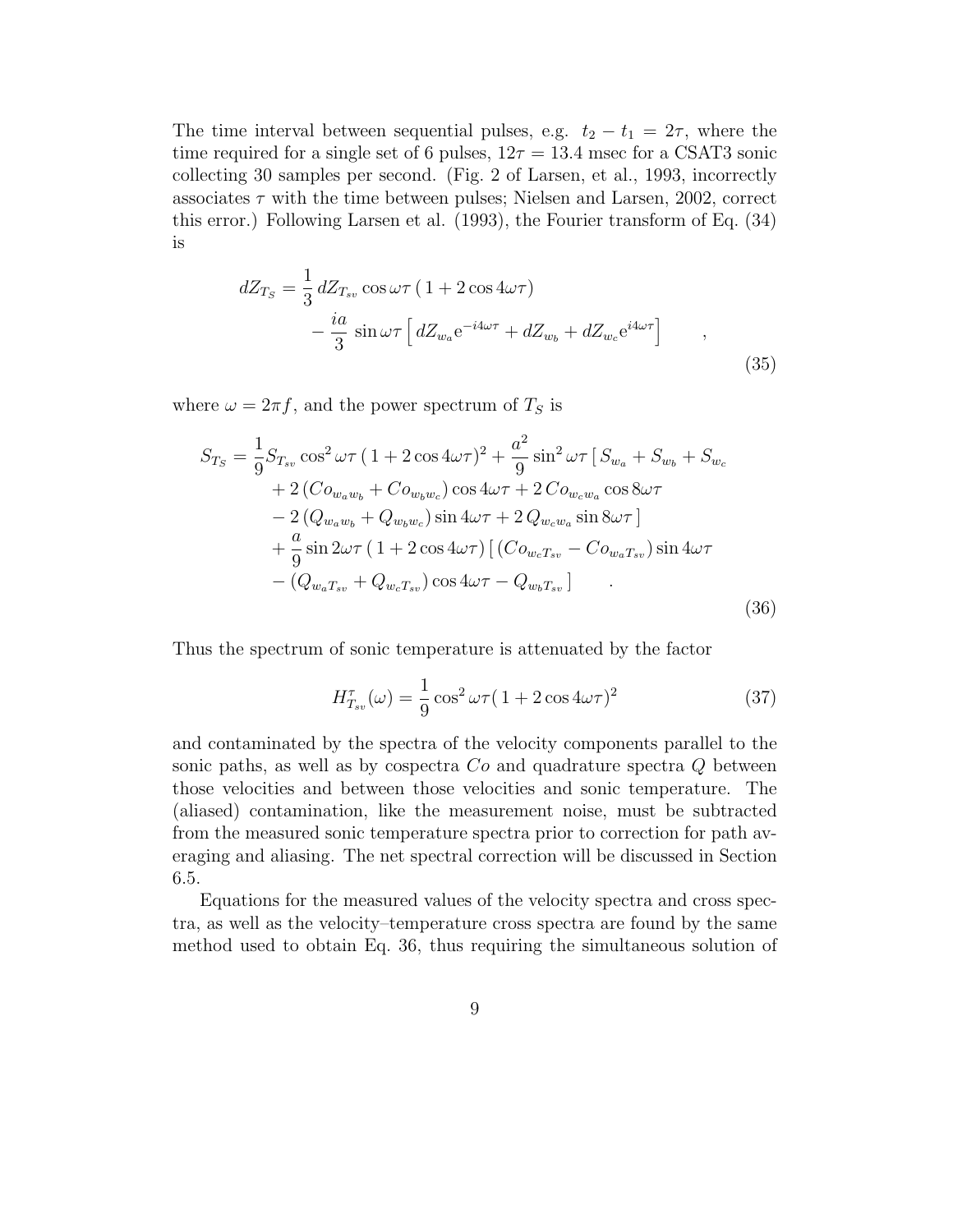multiple equations in multiple unknowns to obtain estimates of the true spectral values. Here we simplify that calculation by assuming that the contamination terms in all such equations are small and we only retain the leading attenuation term in all the equations required to provide the contamination terms in Eq. 36. These are,

$$
\tilde{S}_w \simeq S_w \cos^2 \omega \tau \tag{38}
$$

$$
\tilde{C}o_{w_a w_b} \simeq Co_{w_a w_b} \cos^2 \omega \tau \tag{39}
$$

$$
\tilde{Q}_{w_a w_b} \simeq 0 \tag{40}
$$

$$
\tilde{C}o_{w_aT_{sv}} \simeq Co_{w_aT_{sv}} \tag{41}
$$

$$
\tilde{Q}_{w_a T_{sv}} \simeq Q_{w_a T_{sv}} \cos 2\omega \tau \tag{42}
$$

where, for example,  $\tilde{S}_w$  is the measured value of  $S_w$ .

### 6.4 Sonic path averaging

The response of the anemometer is also reduced at high wavenumbers because  $T_{sv}$  and w are calculated as averages over the acoustic path(s). Furthermore, the CSAT3 sonic anemometer combines the data from 3 such paths for measurement of temperature. Kaimal et al. (1968) present a detailed derivation of the transfer functions, the ratio of the measured to the true one–dimensional power spectra, for the three wind components measured by a Kaijo Denki sonic anemometer. It is straightforward to extend this analysis to CSAT3 measurements of wind and temperature.

The sonic virtual temperature, averaged over a single sonic path of length  $p$ , is

$$
\tilde{T}_{sv}(\mathbf{x}_o, \mathbf{p}) = \frac{1}{p} \int_{-p/2}^{p/2} T_{sv}(\mathbf{x}_o + \mathbf{s}) ds \tag{43}
$$

Here  $T_{sv}(\mathbf{x})$  is the sonic virtual temperature at point **x**, and **x**<sub>o</sub> is the center point of the sonic path. By representing the temperature field in terms of its Fourier components, it follows that the transfer function for the one– dimensional, streamwise power spectrum is

$$
H_{T_{sv}}(k_1, \mathbf{p}) = \frac{\int_{-\infty}^{\infty} \text{sinc}^2(\mathbf{k} \cdot \mathbf{p}/2) \, \Phi_{T_{sv}}(\mathbf{k}) \, dk_2 \, dk_3}{\int_{-\infty}^{\infty} \Phi_{T_{sv}}(\mathbf{k}) \, dk_2 \, dk_3} \tag{44}
$$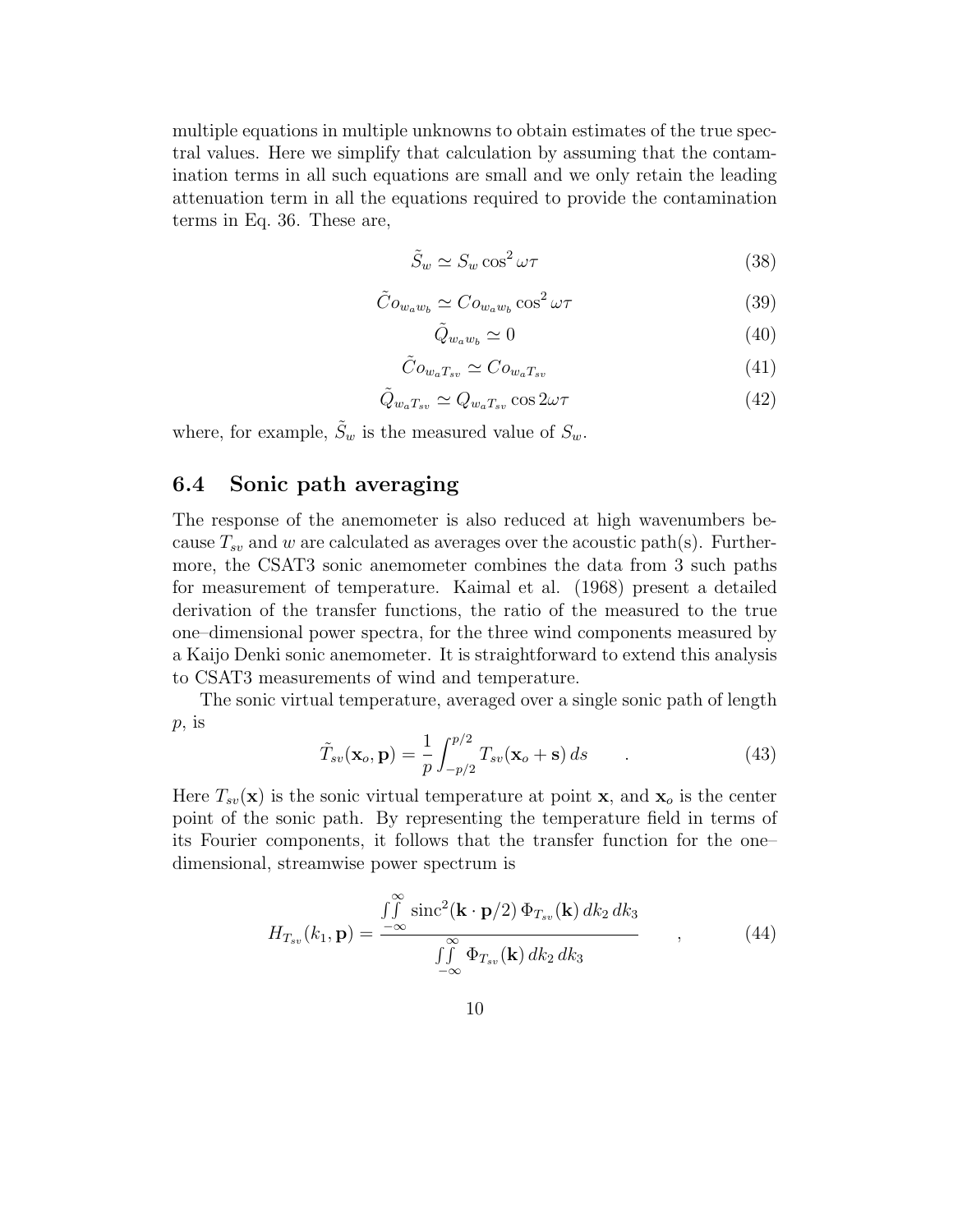where sinc  $\equiv \sin(x)/x$ ,  $\mathbf{k} = \sum_{i=1}^{3}$  $\sum_{j=1}^{3} \hat{\mathbf{i}}_j k_j$  is wave number with components  $k_1$  in the streamwise direction and  $k_3$  in the vertical direction, and  $\Phi_{T_{sn}}(\mathbf{k})$  is the spectral density for sonic temperature.

The acoustic temperature that is output by the CSAT3 sonic is the average of the measurements along all three sonic paths, and therefore the transfer function for sonic temperature becomes

$$
H_{T_{sv}}(k_1p) = \frac{\int\int\limits_{-\infty}^{\infty} \left(\sum\limits_{j=1}^3 \text{sinc}(\mathbf{k} \cdot \mathbf{p}_j/2)\right)^2 \Phi_{T_{sv}}(\mathbf{k}) dk_2 dk_3}{\int\int\limits_{-\infty}^{\infty} \Phi_{T_{sv}}(\mathbf{k}) dk_2 dk_3}
$$
(45)

Here  $\mathbf{p}_j = \hat{\mathbf{i}}_1 \cos \theta_j \cos \phi + \hat{\mathbf{i}}_2 \cos \theta_j \sin \phi$ , where  $\theta_j = \theta_1 + 2(j-1)\pi/3$ , and  $\theta_1$ is the streamwise direction measured with respect to the CSAT3 'a' path, which is in the plane defined by the upper and lower sonic support arms.

Assuming isotropy and  $k$  in the inertial subrange,

$$
\Phi_{T_{sv}}(k) \propto \frac{N_{T_{sv}}\epsilon^{-1/3}k^{-5/3}}{2\pi k^2} \tag{46}
$$

(Tennekes and Lumley, 1972). Here k is the magnitude of  $\mathbf{k}, N_{T_{sv}}$  is the rate of dissipation of sonic temperature variance, and  $\epsilon$  is the rate of turbulent energy dissipation.

The integral in the denominator of the transfer function can be found analytically,

$$
\iint_{-\infty}^{\infty} \Phi_{T_{sv}}(\mathbf{k}) \, dk_2 \, dk_3 = \frac{3}{5} N_{T_{sv}} \epsilon^{-1/3} k_1^{-5/3} \qquad , \qquad (47)
$$

but the integral in the numerator must be computed numerically. Since the integrand is non–negligible over several decades of  $k_2$  and  $k_3$ , it is suggested that the numerical integration be calculated logarithmically over N decades in each quadrant, e.g.  $dk_2 = k_2 d \ln k_2$ ,  $k_0 \le k_2 \le 10^N k_0$ . Accuracy to better than 1% is found for  $k_0 = k_1 10^{(3/4-N/2)}$ ,  $N \ge 5$ , and S integration steps per decade, e.g.  $\Delta \ln k_2 = \ln(10)/S$ ,  $S \geq 5$ .

It was shown in Section 6.3 that the sonic pulse sequence delay contaminates the temperature spectrum with the velocity spectra and cross–spectra.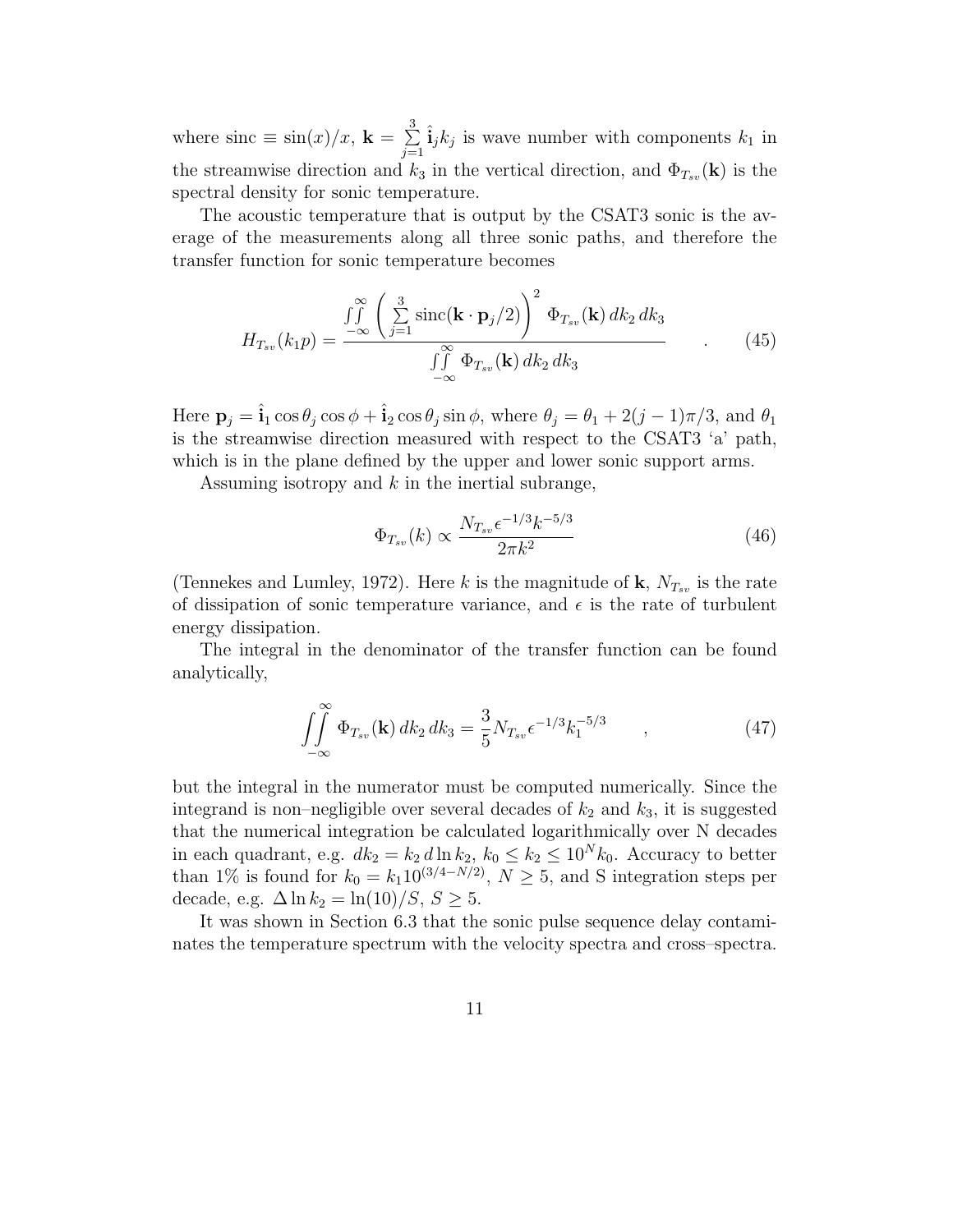Consequently the velocity spectra and cross-spectra must also be corrected for path averaging. Again assuming isotropy and  $k$  in the inertial subrange,

$$
\Phi_{ij}(k) \propto \frac{\epsilon^{2/3} k^{-5/3}}{4\pi k^4} (k^2 \delta i j - k_i k_j) \tag{48}
$$

For the power spectrum of the velocity component parallel to one of the CSAT3 measurement paths,  $\mathbf{k} \cdot \mathbf{p}_j = k_1 p \cos \alpha + k_3 p \sin \alpha = k_\alpha p$  where  $\cos \alpha =$  $\cos \theta_i \cos \phi$ , and

$$
H_{\alpha}(k_{1}p) = \frac{\int_{-\infty}^{\infty} \text{sinc}^{2}(k_{\alpha}p/2) (k^{2} - k_{\alpha}^{2}) dk_{2} dk_{3}}{\int_{-\infty}^{\infty} (k^{2} - k_{\alpha}^{2}) dk_{2} dk_{3}}
$$
(49)

Both the integration in the numerator over  $k_2$  and the integral in the denominator can be found analytically, so that

$$
H_{\alpha}(k_1 p) = \frac{11 \Gamma(4/3) k_1^{5/3}}{2 \sqrt{\pi} \Gamma(5/6) (4 - \cos^2 \alpha)} \int_{-\infty}^{\infty} \text{sinc}^2(k_{\alpha} p/2) (k_1^2 + k_3^2 - k_{\alpha}^2) dk_3
$$
\n(50)

(Note that this results differs from that of Nielsen and Larsen (2002), Eq. 17.) It is suggested that the integral over  $k_3$  again be computed logarithmically, as detailed above.

In the absence of a complete spectral model for the cospectra and quadrature spectra required in Eq. 36, we follow the suggestion of Larsen et al. (1993) and Nielsen and Larsen (2002) to approximate path averaging for the cross spectra as  $H_{x,y} = \sqrt{H_x H_y}$ , where  $x, y$  is any mixed combination of  $T_{sv}$ ,  $w_a$ ,  $w<sub>b</sub>$ , or  $w<sub>c</sub>$ . They justify this approximation with the observation that the cospectra and quadrature spectra terms in Eq. 36 are smaller than the power spectral terms.

#### 6.5 Net spectral correction

Finally, the contributions of aliasing, white noise, sonic pulse sequence delays, and sonic path averaging can be combined to obtain an equation for the measured temperature spectrum,

$$
\tilde{S}_{T_S}(f) = S_{T_{sv}}(f) \sum_{m=-\infty}^{\infty} H_{T_{sv}}^p(k_{1m}) H_{T_{sv}}^{\tau}(\omega_m) (f_m/f)^{-5/3} + 4\sigma_n^2/f_N
$$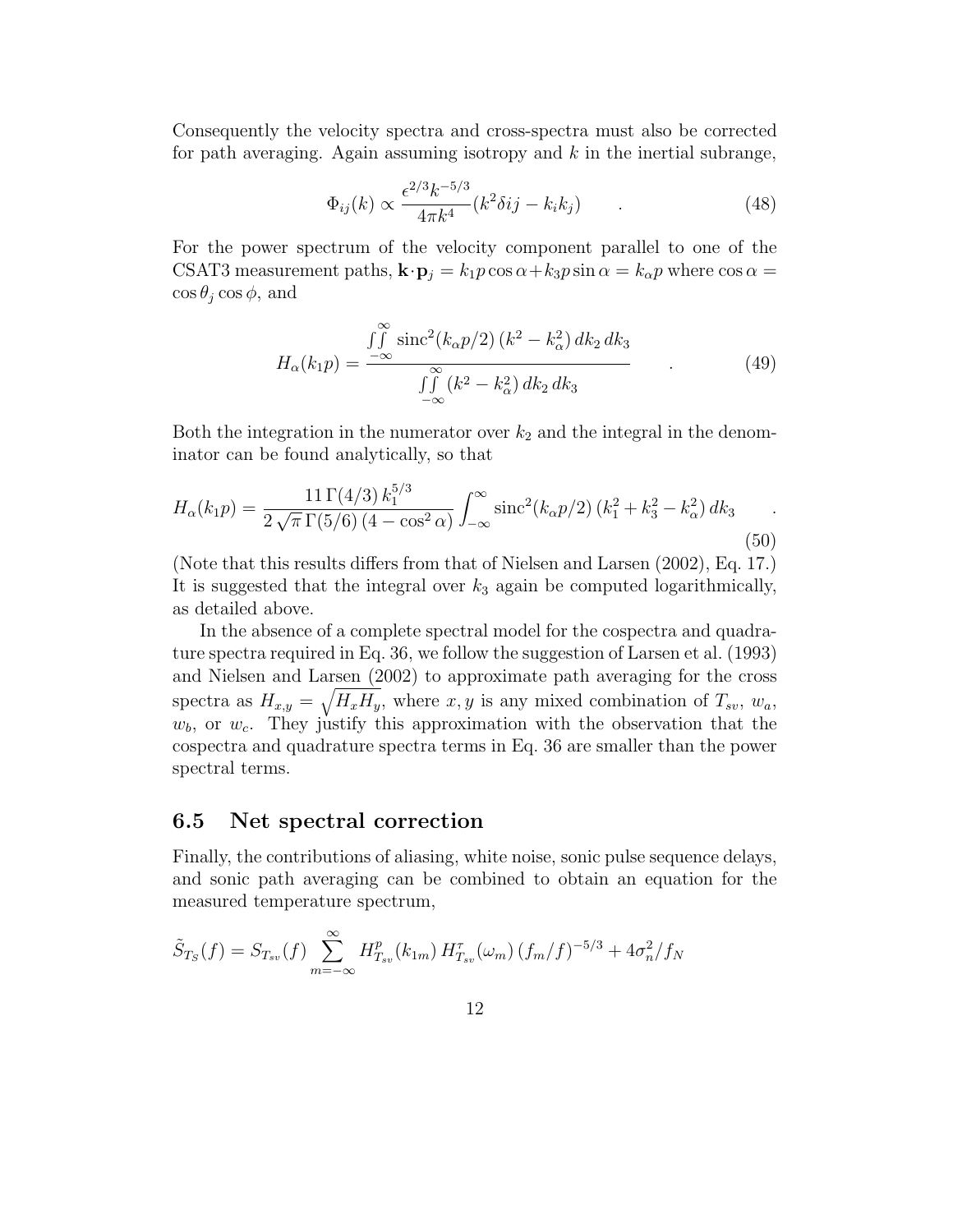$$
+\frac{a^2}{9} S_{w_a} \sum_{m=-\infty}^{\infty} H_{w_a}^p(k_{1m}) \sin^2(\omega_m \tau) (f_m/f)^{-5/3} + \dots
$$
  

$$
-\frac{a}{9} C o_{w_a T_{sv}} \sum_{m=-\infty}^{\infty} [H_{w_a}^p(k_{1m}) H_{Tsv}^p(k_{1m})]^{1/2} \sin(2\omega_m \tau) (1 + 2 \cos(4\omega_m \tau)) \times \sin(4\omega_m \tau) (f_m/f)^{-7/3} + \dots ,
$$
  
(51)

where  $k_{1m} = \omega_m/U$ ,  $H^p$  are transfer functions for sonic path averaging, e.g. Eq. 50 for  $H_{w_j}^p$ , and  $H^{\tau}$  are transfer functions for the sonic pulse sequence delays, e.g. Eq. 37 for  $H_{T_{sv}}^{\tau}$ . Note that  $S_{w_a}$  in this equation is the true spectrum, which can be found from Eq. 38

$$
S_{w_a}(f) \simeq \tilde{S}_{w_a} / \sum_{m=-\infty}^{\infty} H_{w_a}^p(k_{1_m}) \cos^2(\omega_m \tau) (f_m/f)^{-5/3}
$$
 (52)

This and similar equations (from Eqs. 39–42) are used to obtain the true spectral variables, which are then substituted into Eq. 51, which is in turn itself solved for  $S_{T_{sv}}$ . Only three representative terms of Eq. 36 are explicitly written out in Eq. 51; the remainder follow by direct analogy. Note in particular that the velocity–temperature cross spectrum is assumed to decay as  $f^{-7/3}$  in the inertial subrange.

# 7 Applicability of Taylor's hypothesis

All of the above has assumed that Taylor's hypothesis can be used to transform the spectra from the frequency to wavenumber domain. Wyngaard and Clifford (1974) show that making this assumption induces an error in the power spectra as a function of turbulence intensity. For a scalar quantity, the ratio of the measured to correct one-dimensional power spectrum is

$$
\frac{S^m}{S} = 1 - \frac{1}{9} \frac{\overline{u'u'}}{\overline{U}^2} + \frac{1}{3} \frac{\overline{v'v'}}{\overline{U}^2} + \frac{1}{3} \frac{\overline{w'w'}}{\overline{U}^2}.
$$
 (53)

They evaluated this correction for the moderately unstable surface-layer and mixed-layer in their Table 2 and show that this correction is 1–5%.

## 8 Summary

The use of sonic anemometers to determine  $C_n^2$  from  $T_s$  is straightforward: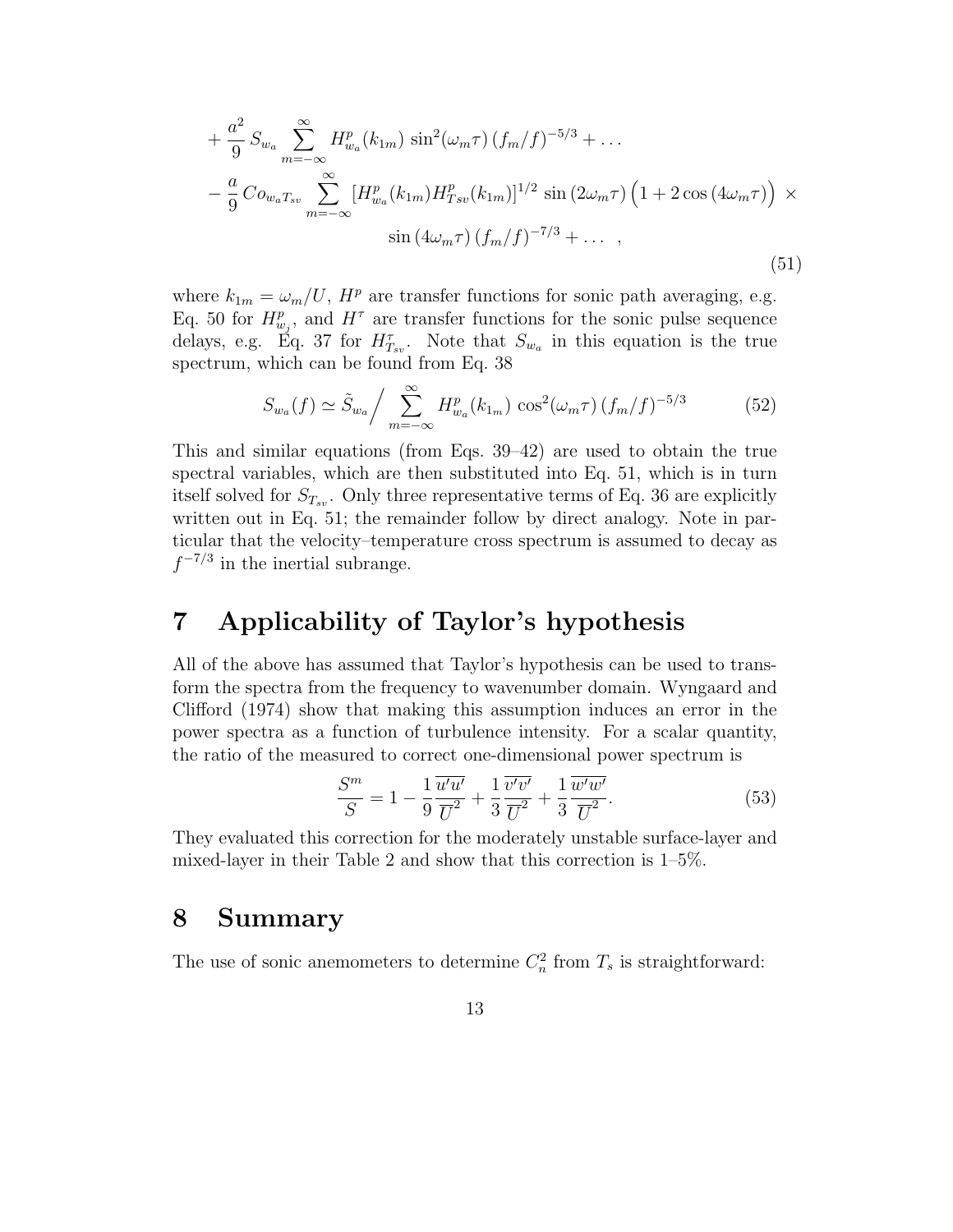- 1. The measured power spectrum  $S_{T_S}$  is obtained from the time series.
- 2. An estimate of sonic white noise is subtracted from the measured power spectrum.
- 3. The measured spectra and cross–spectra for sonic path-parallel velocities and the velocity-temperature cross spectra are divided by the appropriate transfer function to correct for aliasing, sonic path averaging, and pulse sequence delays, e.g. Eq. 52.
- 4. Estimates (from step 3) of cross contamination terms associated with the velocity components parallel to the sonic paths are subtracted from the power spectrum of step 2.
- 5.  $S_{T_s}$  from step 4 is divided by a transfer function to correct for aliasing, sonic path averaging, and pulse sequence delays.
- 6. The spectral amplitude is estimated in the inertial subrange.
- 7. Eq. 53 is used to correct for deviations from Taylor's hypothesis.
- 8. Eq. 3 is used to calculate  $C_{T_s}$ .
- 9. Eqs. 26 and 28 are used to compute  $C_n^2$  and  $C_{na}^2$ .

From other data we've collected, we expect the Bowen ratio to be greater than 0.3 at least 85% of the time (98% of clear-sky cases!) which allows the expression  $0.03/\beta$  to be ignored in Eq. 26. However, we plan to measure humidity fluctuations as well, if only to measure the humidity flux and thus the Bowen ratio. The Bowen ratio correction in Eq. 26 is derived for  $r_{TO}$  =  $\pm 1$ , but a similar formulation can be made for other values. With our time series measurements of  $T_s$  and Q, we can easily determine  $r_{TQ}$ , albeit at lower frequencies, due to the separation between the humidity and temperature sensors.

# References

Andreas, E.L., 1987, "Spectral measurements in a disturbed boundary layer over snow", J. Atmos. Sci., 44, 1912–1939.